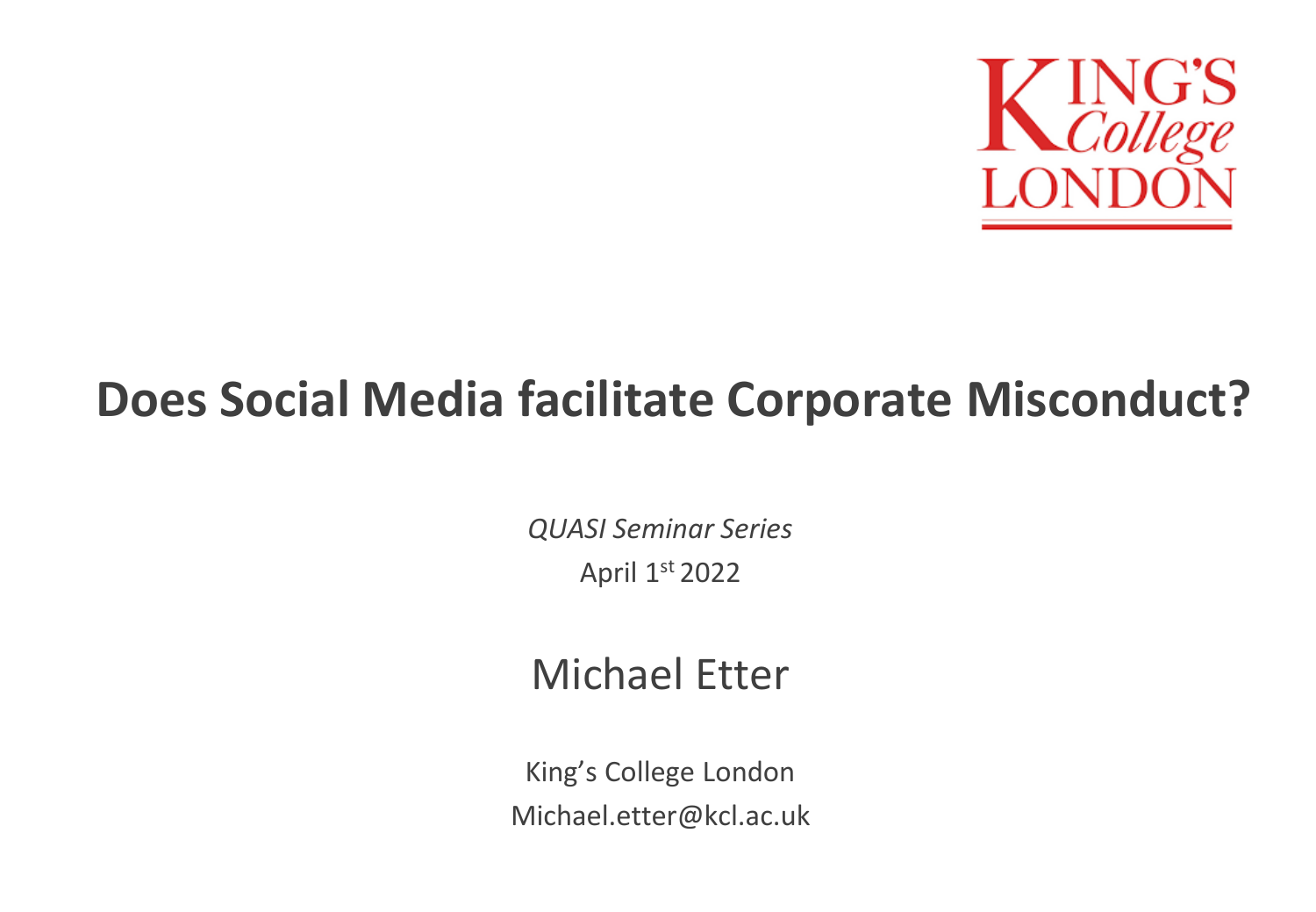### **The No-Position**

1. Calling out corporate misconduct

2. Influencing broader discourse

3. Changing corporate conduct

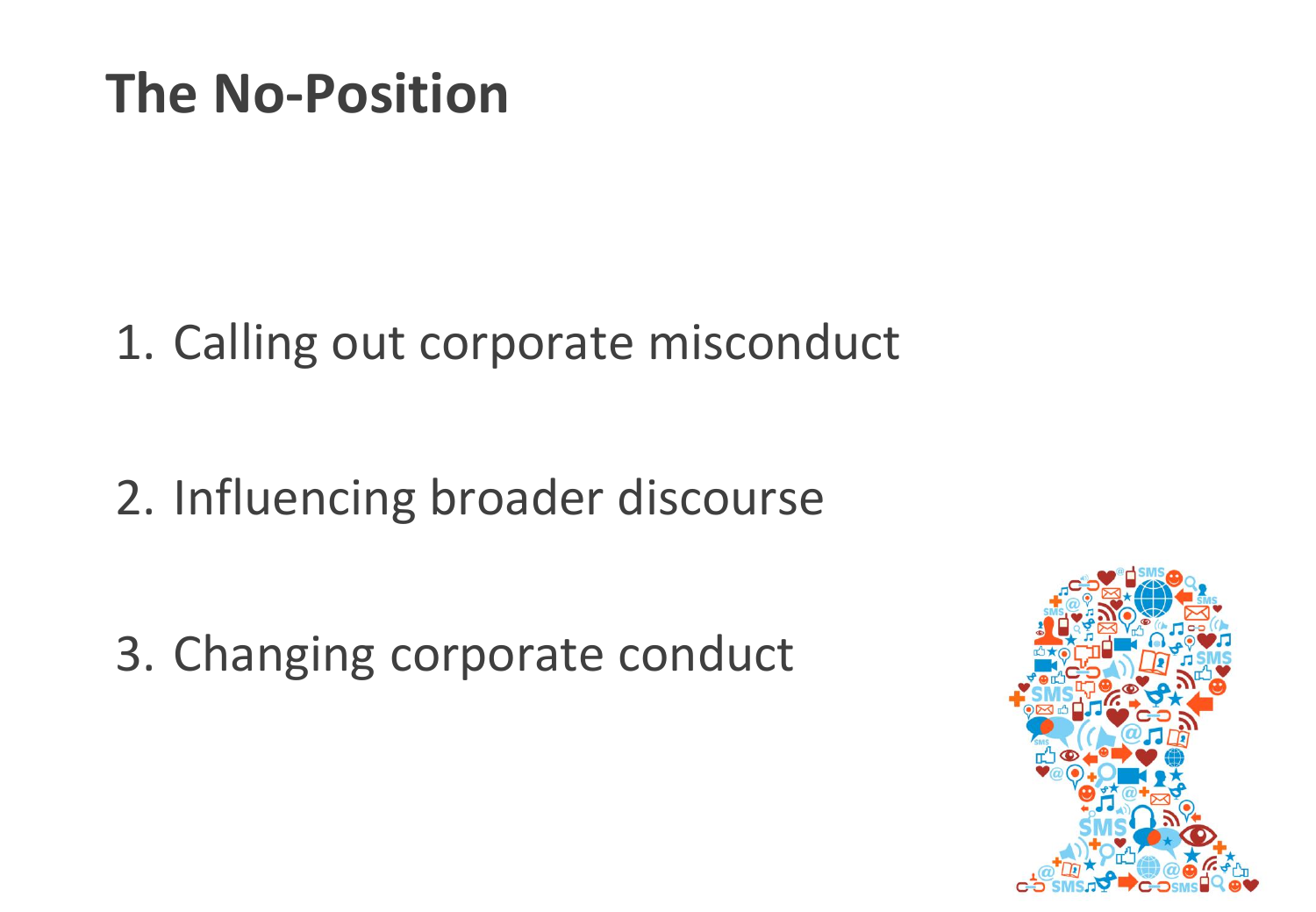### **Calling out Corporate Misconduct**







Etter, Colleoni, Illia, Meggiorin, & D'Eugenio (2018)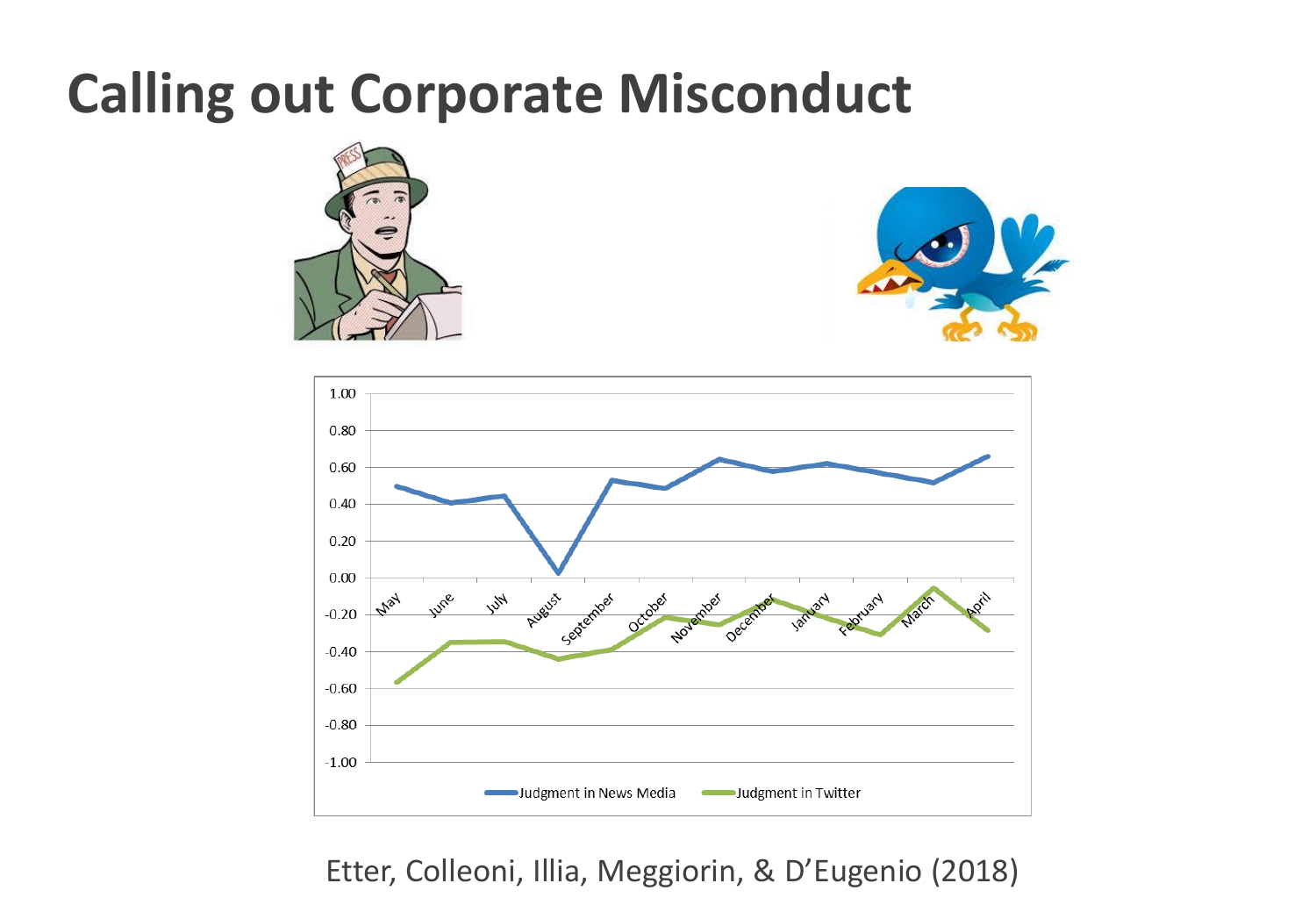## **Calling out Corporate Misconduct**



- Reliant on and receptable to corporate influence
- Risk of damaging social relationships and access to firms
- Risk of loss of revenue stream (advertising)
- Risk of legal actions
- Constraining ownership structure
- Journalistic norms and practices
	- Balance, objectivity, neutral style



- Less influenced or direct target by PR tactics
- No risk of damaging relationships through criticism
	- Rather individual and social identity creation
- No economic dependence
- No risk of legal threats and actions
- No editorial direction and ownership
- No concern about objectivity, style
- Etter, Ravasi, & Colleoni (2018) Rather emotions and one-sided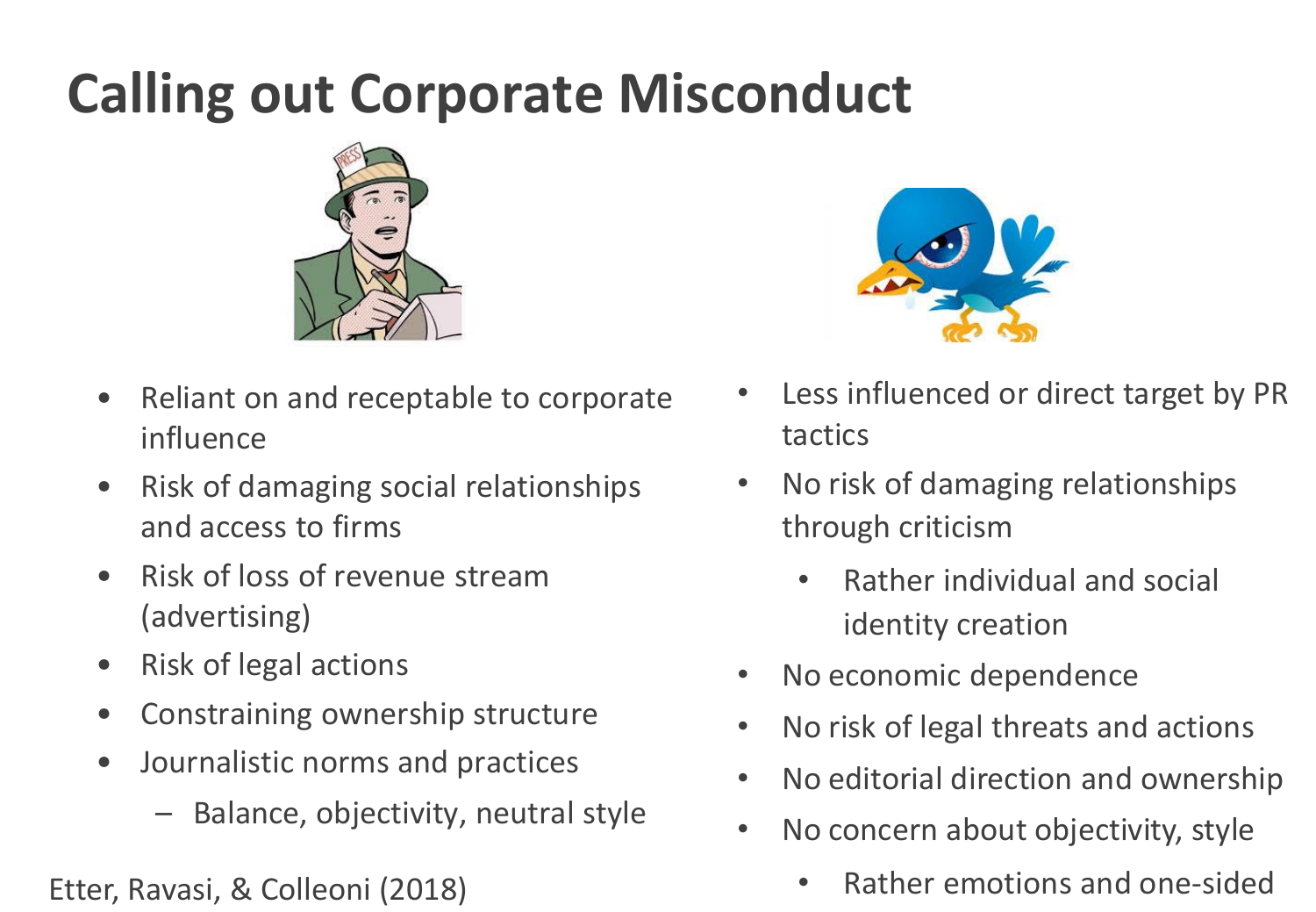## **Influencing the broader Discourse**

- Lack of reach and impact due to
	- Heterogeneity (Barnett et al., 2020)
	- Fragmentation and speed (Wang et al., 2021)
- Influence of broader discourse, amplification (through news media)



- Conditions by which heterogeneity of evaluations converge and influence news media legitimacy (Illia et al., 2021)
	- Impact when "tipping point of refracted attention" is met
	- Large volume of negative tweets
	- Aggregative frames and hypertextual web
	- Fewer frames lead to aggregation and tipping point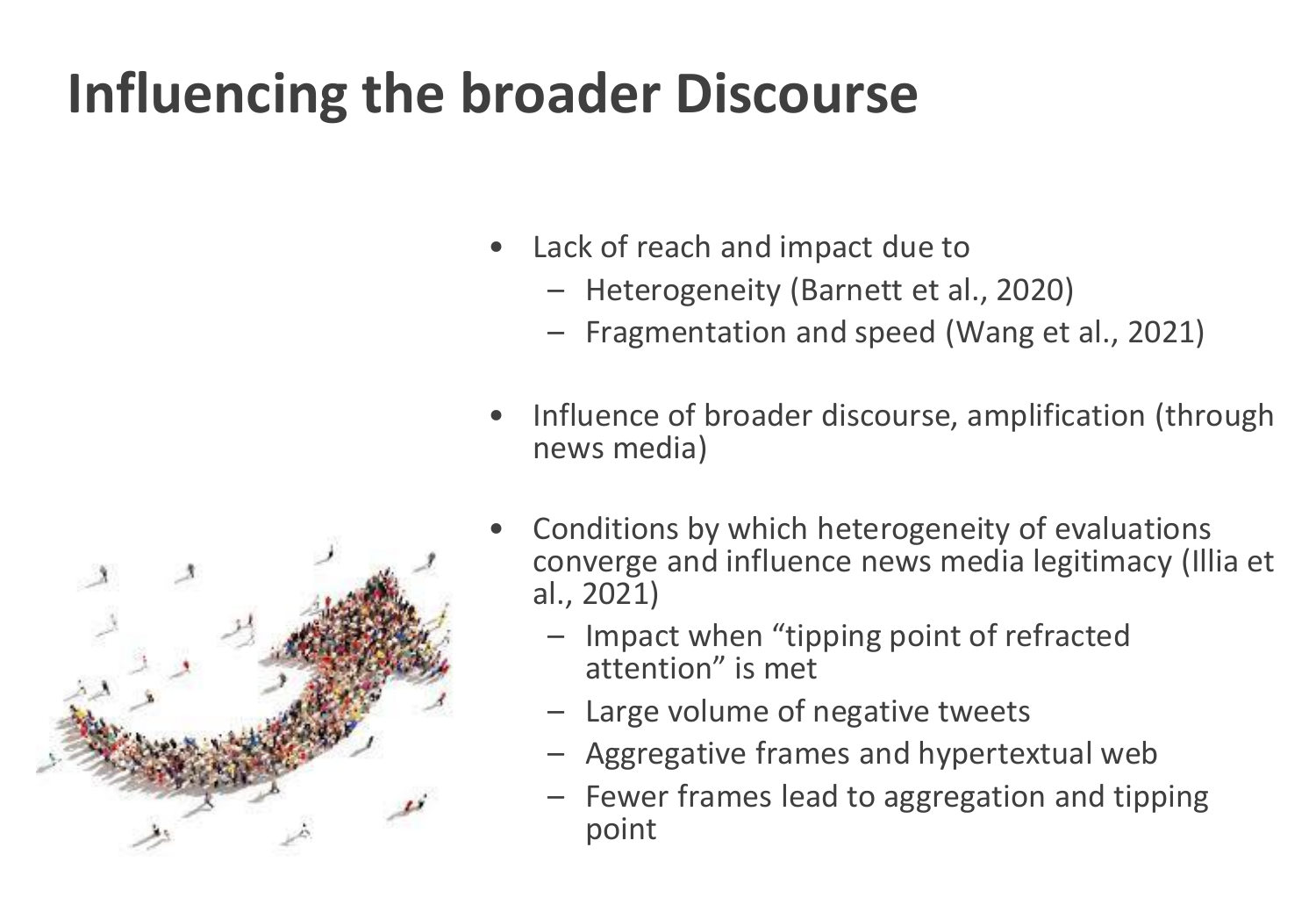# **Changing Corporate Conduct**

- Impact on organizations?
	- Impact of social evaluations but also tangible damage
	- Policy change, lay-offs, industry wide change of practices
- "Destabilization" of the organization (Toubiana & Zietsma, 2017)
	- Violation of individual norms and expectations
	- Emotional escalation
	- Shaming and shunning leads to reactive shift in organizational actions
- Proactive approach: stakeholder engagement (Castello, Etter, & Nielsen, 2016)
	- Co-creation of sustainability agenda
	- Awareness of risks and opportunities
	- "Networked legitimacy strategy"
		- Participation in open platform
		- Reduction of control over engagement
		- Non-hierarchical relationships

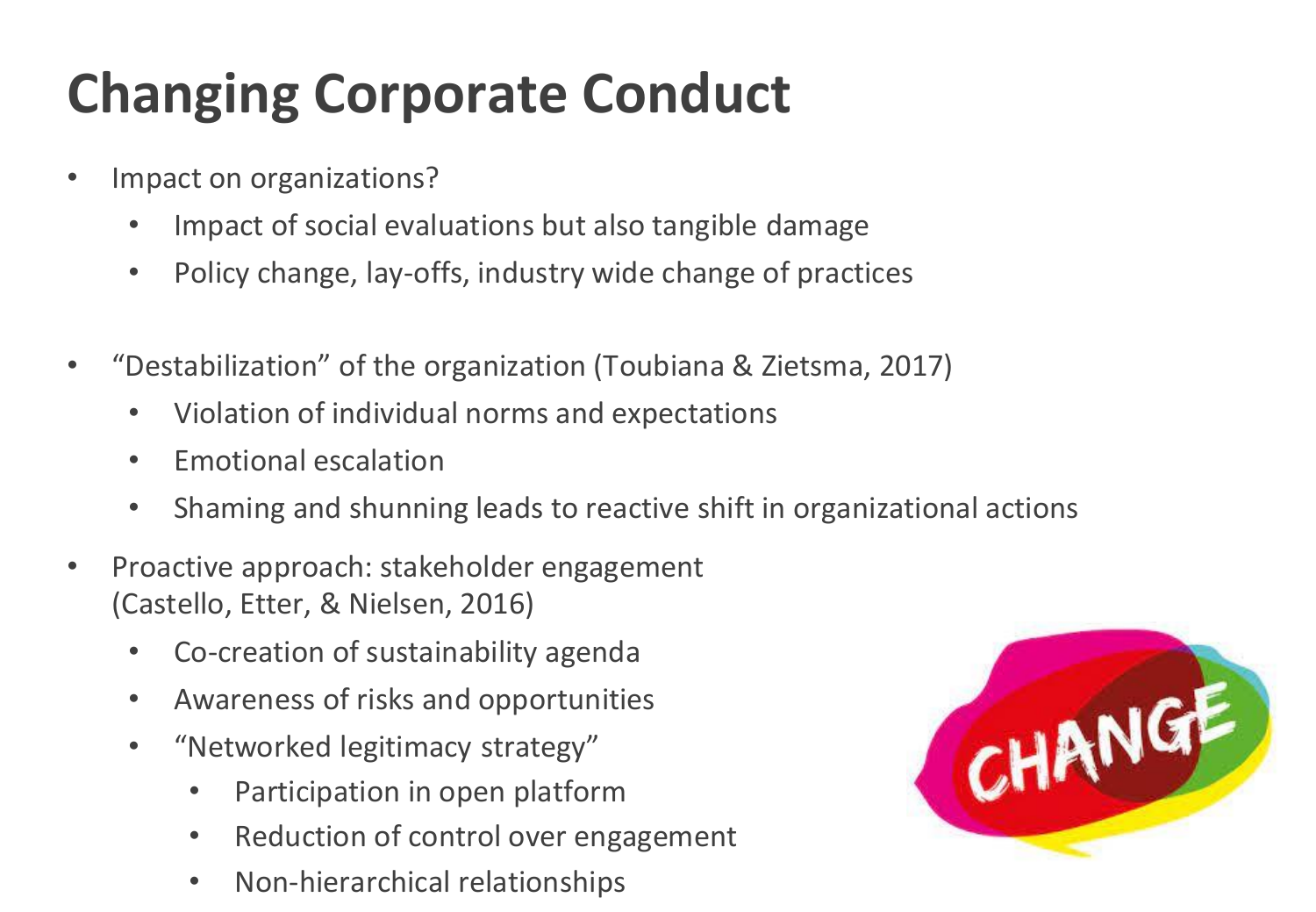## **Future Directions**



- Algorithmic conditioning (Etter & Albu, 2021)
	- Filter, rank, and aggregate information
	- Facilitate and distort processes
- **What is the role of social media algorithms for corporate misconduct?**
- …and the construction of social evaluations?

- Methods:
	- Sentiment analysis (Etter et al., 2018)
	- Topic modelling (Hannigan et al., 2019)